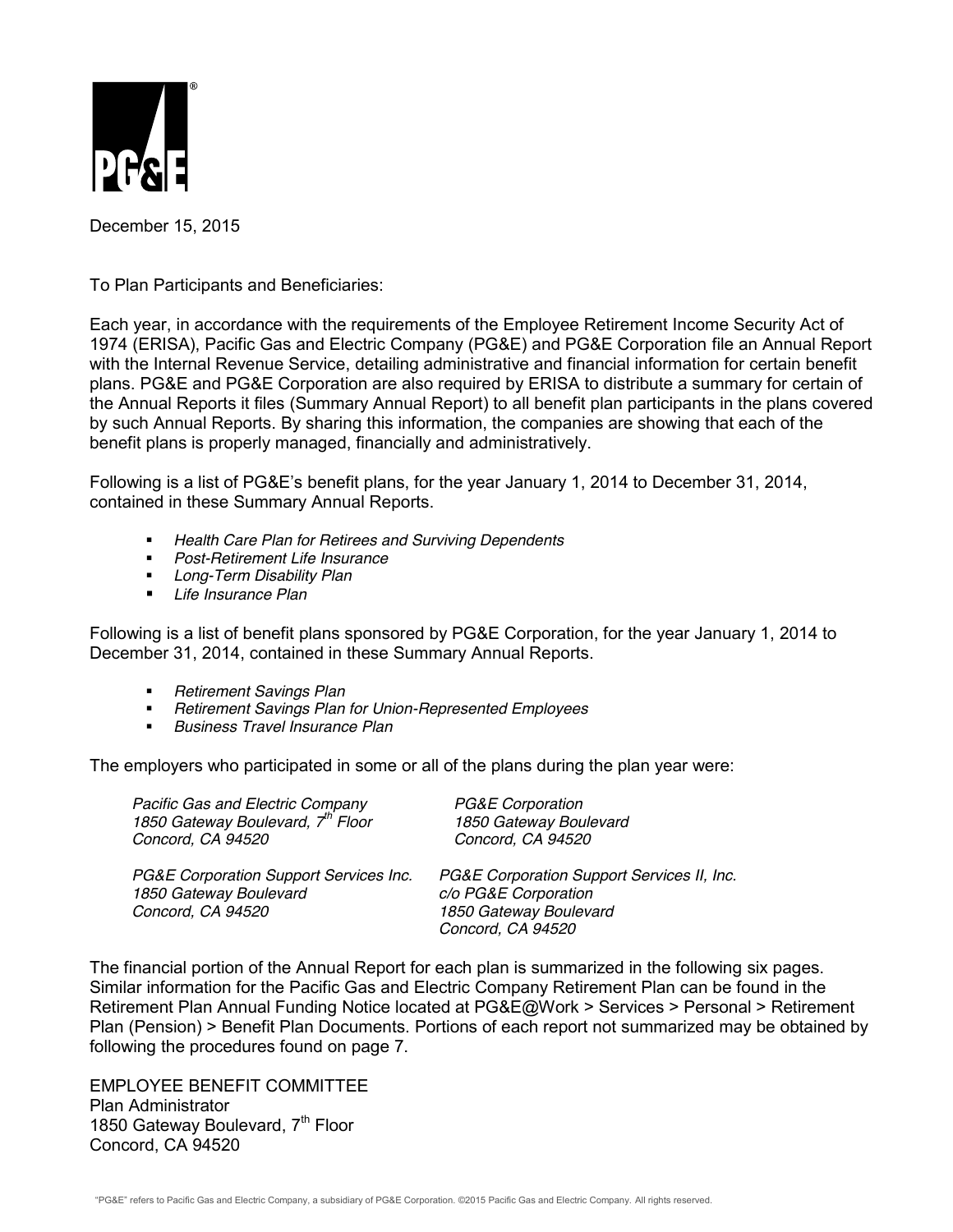### **HEALTH CARE PLAN FOR RETIREES AND SURVIVING DEPENDENTS**

This is a summary of the annual report of The Pacific Gas and Electric Company Health Care Plan for Retirees and Surviving Dependents, EIN 94-0742640, Plan No. 535, for the period January 1, 2014 through December 31, 2014. The annual report has been filed with the Employee Benefits Security Administration, U.S. Department of Labor, as required under the Employee Retirement Income Security Act of 1974 (ERISA).

### **Insurance Information**

The Plan has insurance contracts with Health Net, Blue Shield of California and Kaiser Foundation Health Plans Inc. to pay certain health, prescription drug, HMO contract claims incurred under the terms of the Plan. The total premiums paid for the plan year ending December 31, 2014 were \$30,378,192.

### **Basic Financial Statement**

The value of plan assets, after subtracting liabilities of the Plan, was \$1,672,307,991 as of December 31, 2014, compared to \$1,544,508,133 as of January 1, 2014. During the plan year the Plan experienced a change in its net assets of \$127,799,858. This change includes unrealized appreciation and depreciation in the value of plan assets; that is, the difference between the value of the plan's assets at the end of the year and the value of the assets at the beginning of the year or the cost of assets acquired during the year. During the plan year, the Plan had total income of \$271,854,044, including employee contributions of \$66,659,070, realized gains of \$30,520,803 from the sale of assets, and earnings from investments of \$174,233,744.

A portion of the Plan's assets used to fund benefits are held in a Section 401(h) account within the Pacific Gas and Electric Retirement Plan's trust. The value of the 401(h) account as of December 31, 2014 was \$175,521,000.

Plan expenses were \$144,054,186. These expenses included \$19,803,183 in administrative expenses, and \$124,251,003 in benefits paid to participants and beneficiaries.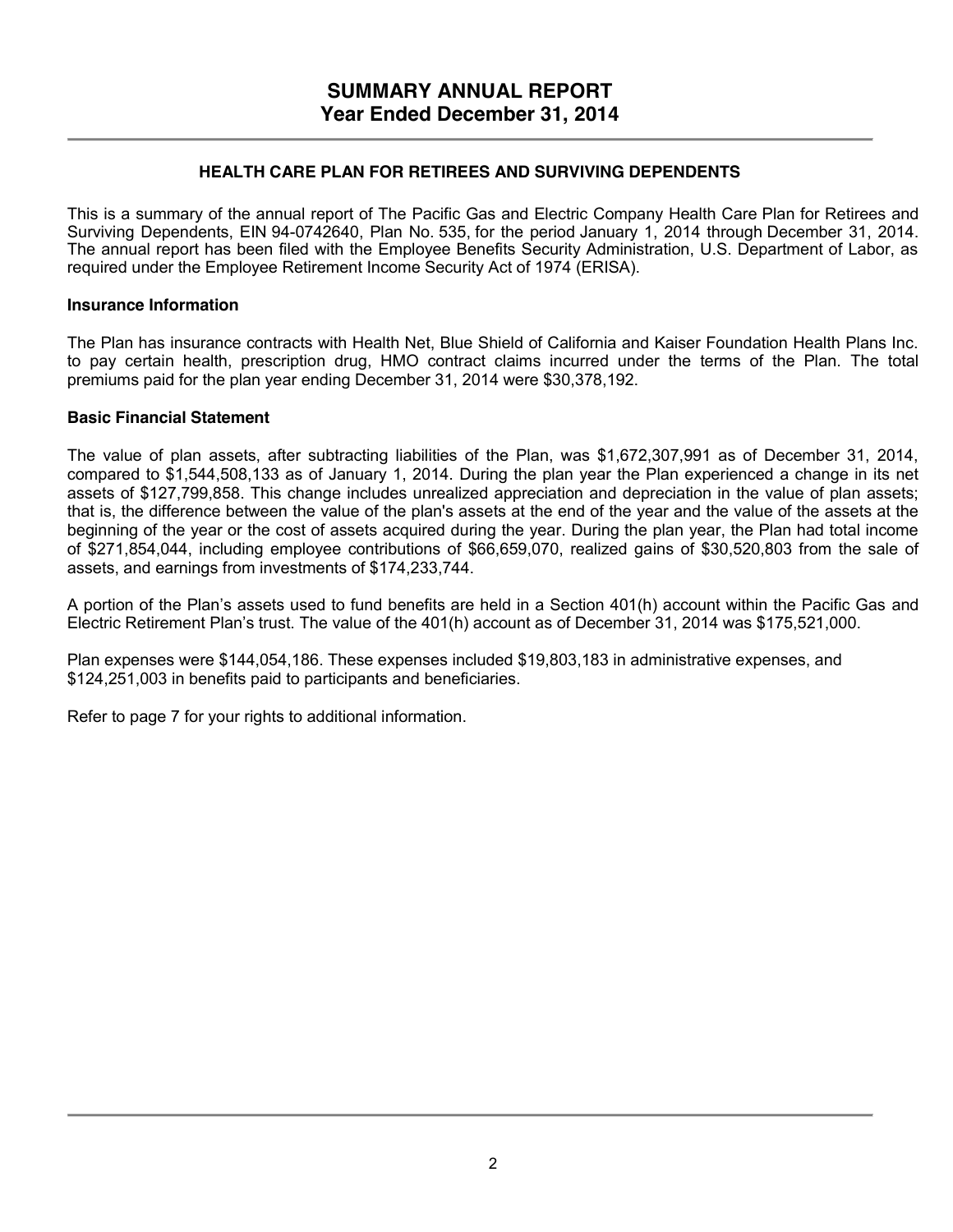#### **POST-RETIREMENT LIFE INSURANCE PLAN**

This is a summary of the annual report of the Post-Retirement Life Insurance Plan of the Pacific Gas and Electric Company, EIN 94-0742640, Plan No. 542, for the period January 1, 2014 through December 31, 2014. The annual report has been filed with the Employee Benefits Security Administration, U.S. Department of Labor, as required under the Employee Retirement Income Security Act of 1974 (ERISA).

#### **Insurance Information**

The plan has insurance contracts with Metropolitan Life Insurance Company to pay life insurance claims incurred under the terms of the Plan. The total premiums paid for the plan year ending December 31, 2014 were \$11,245,037.

Because they are so called "experience-rated" contracts, the premium costs are affected by, among other things, the number and size of claims. Of the total insurance premiums paid for the plan year ending 12/31/2014, the premiums paid under such "experience-rated" contracts were \$9,865,084 and the total of all benefit claims paid under these experience-rated contracts during the plan year was \$7,540,894.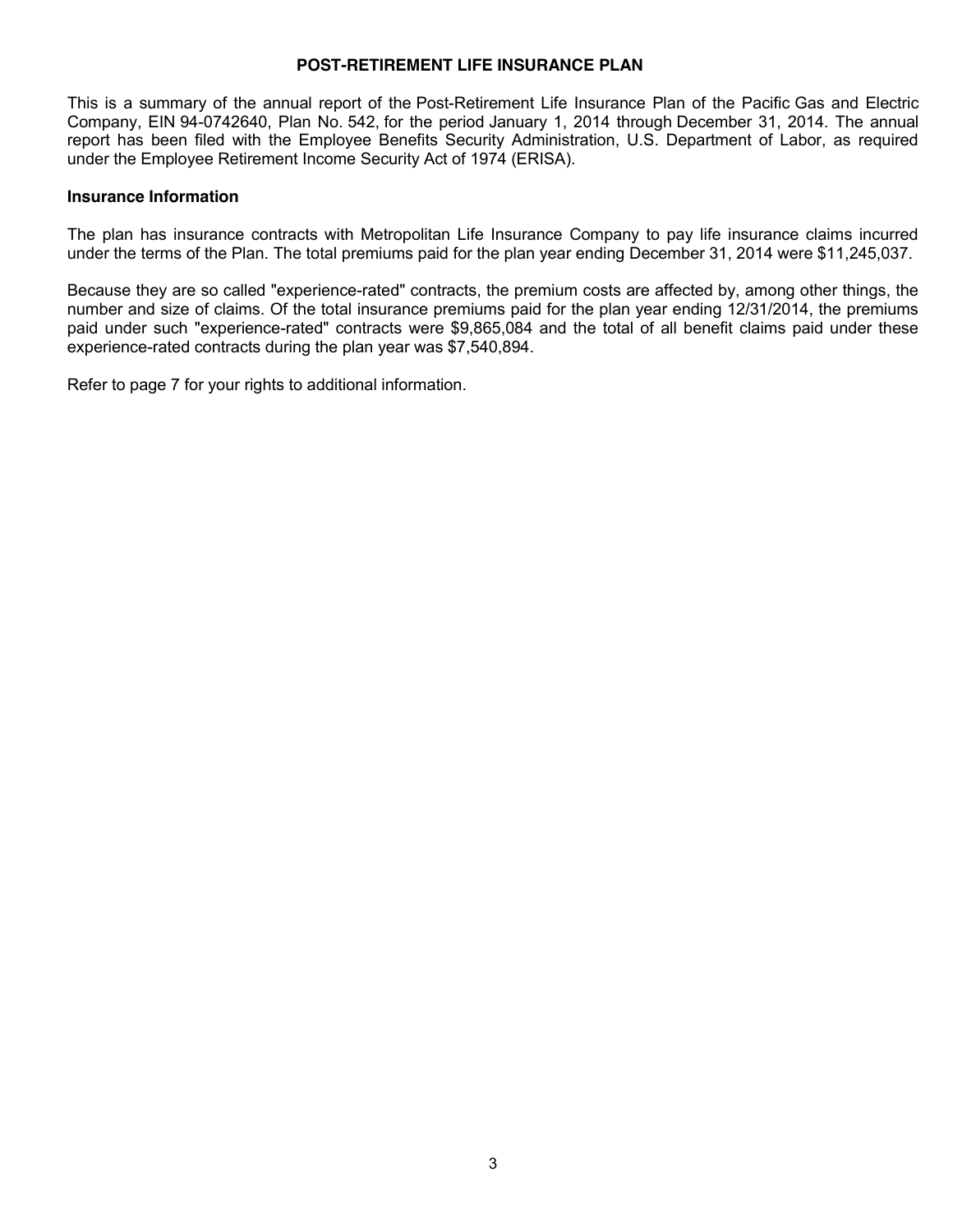# **SUMMARY ANNUAL REPORT Year Ended December 31, 2014**

### **LONG-TERM DISABILITY PLAN**

This is a summary of the annual report of the Pacific Gas and Electric Company Long Term Disability Plan, EIN 94- 0742640, Plan No. 503, for the period January 1, 2014 through December 31, 2014. The annual report has been filed with the Employee Benefits Security Administration, U.S. Department of Labor, as required under the Employee Retirement Income Security Act of 1974 (ERISA).

#### **Insurance Information**

The Plan has an insurance contract with Kaiser Foundation Health Plans Inc. to pay health, prescription drug, HMO contract claims incurred under the terms of the Plan. The total premiums paid for the plan year ending December 31, 2014 were \$599,387.

#### **Basic Financial Statement**

The value of plan assets, after subtracting liabilities of the Plan, was \$159,815,392 as of December 31, 2014, compared to \$156,462,289 as of January 1, 2014. During the plan year the plan experienced a change in its net assets of \$3,353,103. This change includes unrealized appreciation and depreciation in the value of plan assets; that is, the difference between the value of the plan's assets at the end of the year and the value of the assets at the beginning of the year or the cost of assets acquired during the year. During the plan year, the Plan had total income of \$50,121,296 including employer contributions of \$41,241,859, employee contributions of \$1,001,399, and earnings from investments of \$7,877,966.

Plan expenses were \$46,768,193. These expenses included \$2,174,855 in administrative expenses, and \$44,593,338 in benefits paid to participants and beneficiaries.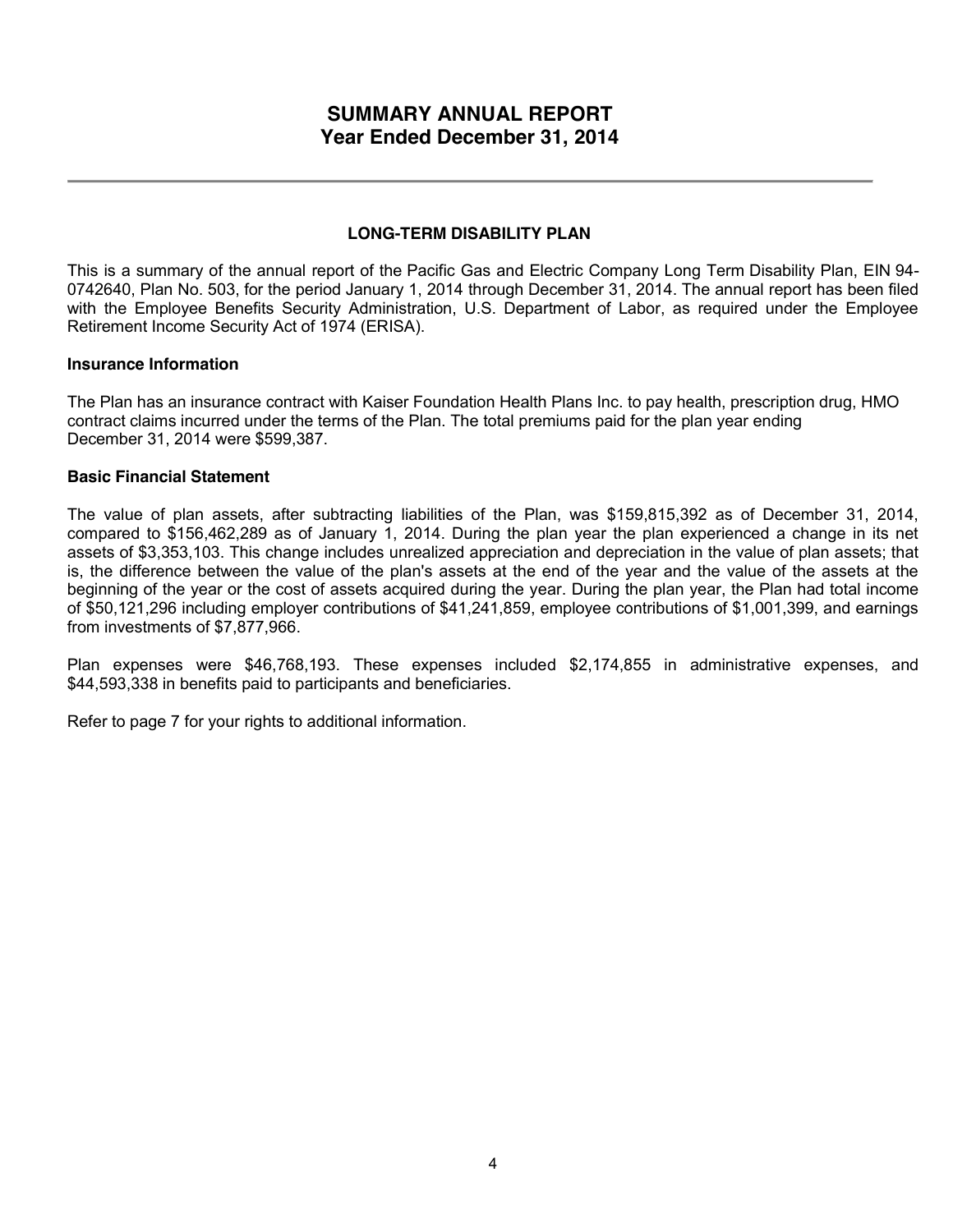# **LIFE INSURANCE PLAN**

This is a summary of the annual report of The Pacific Gas and Electric Company Group Life Insurance, EIN 94- 0742640, Plan No. 543, for period January 1, 2014 through December 31, 2014. The annual report has been filed with the Employee Benefits Security Administration, U.S. Department of Labor, as required under the Employee Retirement Income Security Act of 1974 (ERISA).

### **Insurance Information**

The plan has contracts with Metropolitan Life Insurance Company to pay life insurance and accidental death and dismemberment claims incurred under the terms of the plan. The total premiums paid for the plan year ending December 31, 2014 were \$11,060,297.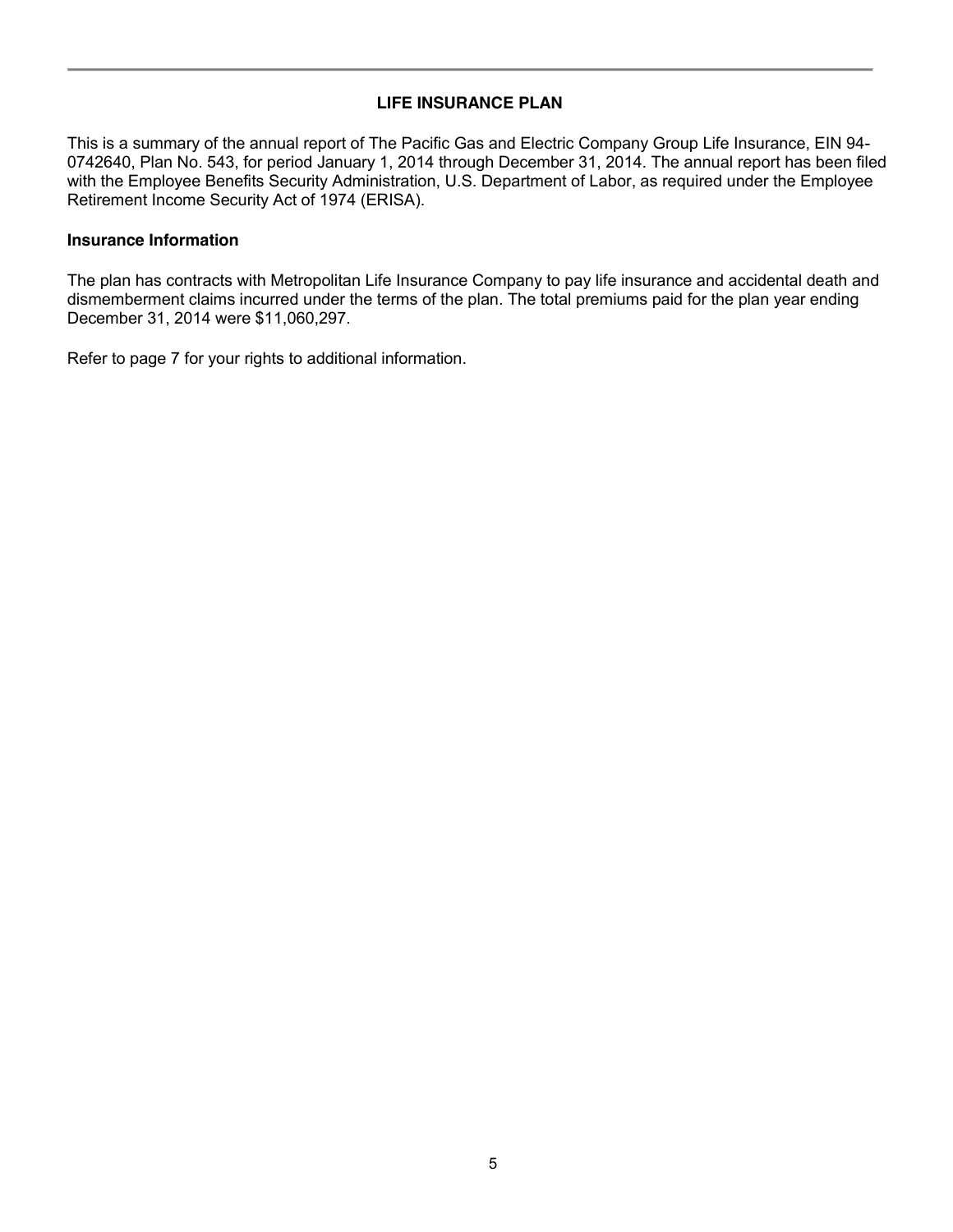#### **PG&E CORPORATION RETIREMENT SAVINGS PLAN**

This is a summary of the annual report for PG&E Corporation Retirement Savings Plan, Employer Identification Number 94-3234914, Plan No. 001 for the period January 01, 2014 through December 31, 2014. The annual report has been filed with the Employee Benefits Security Administration, U.S. Department of Labor, as required under the Employee Retirement Income Security Act of 1974 (ERISA).

#### **Basic Financial Statement**

Benefits under the plan are provided through a trust fund. Plan expenses were \$223,274,000. These expenses included \$1,915,000 in administrative expenses and \$221,223,000 in benefits paid to participants and beneficiaries and \$136,000 in other expenses. A total of 12834 persons were participants in or beneficiaries of the plan at the end of the plan year.

The value of plan assets, after subtracting liabilities of the plan, was \$2,839,782,000, as of December 31, 2014 compared to \$2,633,082,000 as of January 01, 2014. During the plan year, the plan experienced an increase in its net assets of \$206,700,000. This increase includes unrealized appreciation and depreciation in the value of plan assets; that is, the difference between the value of the plan's assets at the end of the year and the value of the assets at the beginning of the year or the cost of assets acquired during the year. The plan had total income of \$410,611,000, including employer contributions of \$42,578,000, employee contributions of \$106,931,000, other contributions of \$11,008,000, and earnings from investments of \$250,094,000.

Refer to page 7 for your rights to additional information.

#### **PG&E CORPORATION RETIREMENT SAVINGS PLAN FOR UNION-REPRESENTED EMPLOYEES**

This is a summary of the annual report for PG&E Corp. Retirement Savings Plan For Union Represented Employees, Employer Identification Number 94-3234914, Plan No. 002 for the period January 01, 2014 through December 31, 2014. The annual report has been filed with the Employee Benefits Security Administration, U.S. Department of Labor, as required under the Employee Retirement Income Security Act of 1974 (ERISA).

#### **Basic Financial Statement**

Benefits under the plan are provided through a trust fund. Plan expenses were \$236,221,000. These expenses included \$2,542,000 in administrative expenses and \$233,387,000 in benefits paid to participants and beneficiaries and \$292,000 in other expenses. A total of 18196 persons were participants in or beneficiaries of the plan at the end of the plan year.

The value of plan assets, after subtracting liabilities of the plan, was \$3,083,278,000, as of December 31, 2014 compared to \$2,864,014,000 as of January 01, 2014. During the plan year, the plan experienced an increase in its net assets of \$219,264,000. This increase includes unrealized appreciation and depreciation in the value of plan assets; that is, the difference between the value of the plan's assets at the end of the year and the value of the assets at the beginning of the year or the cost of assets acquired during the year. The plan had total income of \$474,848,000, including employer contributions of \$40,632,000, employee contributions of \$136,823,000, other contributions of \$5,290,000, and earnings from investments of \$292,103,000.